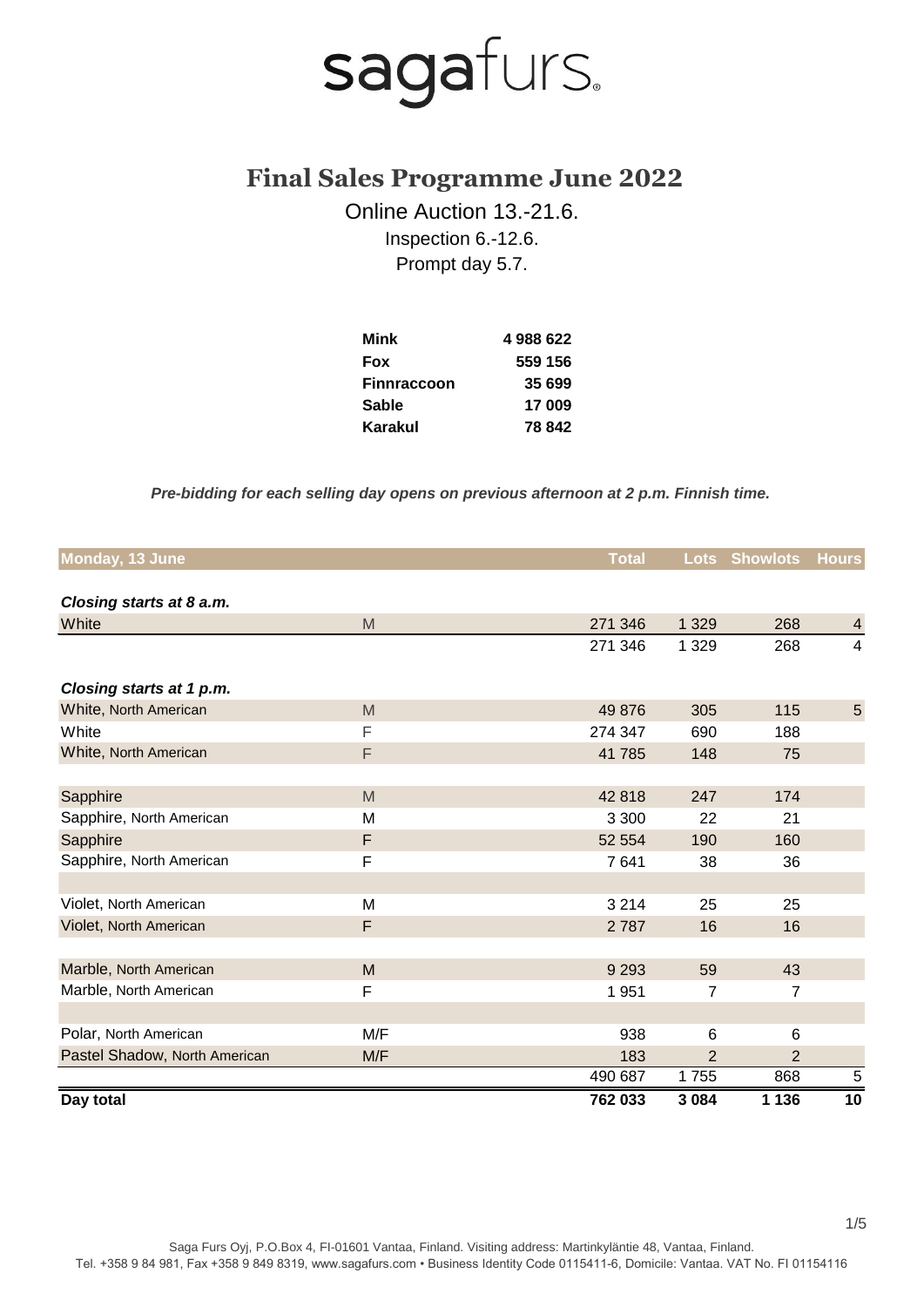| Day total                |   | 722 464      | 3 4 0 0 | 2 0 8 0               | 10  |
|--------------------------|---|--------------|---------|-----------------------|-----|
|                          |   | 391 765      | 1806    | 1 1 0 6               | 5   |
| Pearl, North American    | F | 8 0 0 3      | 51      | 49                    |     |
| Pearl                    | F | 180 025      | 625     | 457                   |     |
| Pearl, North American    | M | 14 4 01      | 98      | 79                    |     |
| Pearl                    | M | 189 336      | 1 0 3 2 | 521                   | 5   |
| Closing starts at 1 p.m. |   |              |         |                       |     |
|                          |   | 330 699      | 1 5 9 4 | 974                   | 4,5 |
| Pastel, North American   | F | 146 840      | 508     | 364                   |     |
| Pastel                   | F | 16 760       | 78      | 76                    |     |
| Pastel, North American   | M | 155 723      | 936     | 472                   |     |
| Pastel                   | M | 11 376       | 72      | 62                    | 4,5 |
| Closing starts at 8 a.m. |   |              |         |                       |     |
| Tuesday, 14 June         |   | <b>Total</b> | Lots    | <b>Showlots Hours</b> |     |
|                          |   |              |         |                       |     |

### **BLACKGLAMA**

Exclusively by  $s$ aga $f$ UIS.

| Day total                                    |   | 742 096      | 3 1 3 0 | 1 0 3 1              | 10             |
|----------------------------------------------|---|--------------|---------|----------------------|----------------|
|                                              |   | 463 243      | 1709    | 671                  | 5              |
| Sable Wild                                   |   | 6 2 1 6      | 93      | 34                   |                |
| Sable Farmed                                 |   | 10793        | 244     | 114                  |                |
|                                              |   |              |         |                      |                |
| Marten                                       |   | 431          | 11      | 11                   |                |
|                                              |   |              |         |                      |                |
| <b>Red Glow</b>                              | F | 17765        | 63      | 53                   |                |
| <b>Red Glow</b>                              | M | 13 4 04      | 69      | 47                   |                |
|                                              |   |              |         |                      |                |
| Blackglama & Black, North American           | F | 303 450      | 756     | 193                  |                |
| <b>Black</b>                                 | F | 57 936       | 197     | 145                  |                |
| Black, North American from VSLA page NS-65 M |   | 53 248       | 276     | 74                   | 5              |
| Closing starts at 1 p.m.                     |   |              |         |                      |                |
|                                              |   | 278 853      | 1 4 2 1 | 360                  | $\overline{4}$ |
| Blackglama & Black, North American           | M | 231 623      | 1 1 6 6 | 221                  |                |
| <b>Black</b>                                 | M | 47 230       | 255     | 139                  | $\overline{4}$ |
| Closing starts at 8 a.m.                     |   |              |         |                      |                |
|                                              |   |              |         |                      |                |
| <b>Wednesday, 15 June</b>                    |   | <b>Total</b> |         | <b>Lots Showlots</b> | <b>Hours</b>   |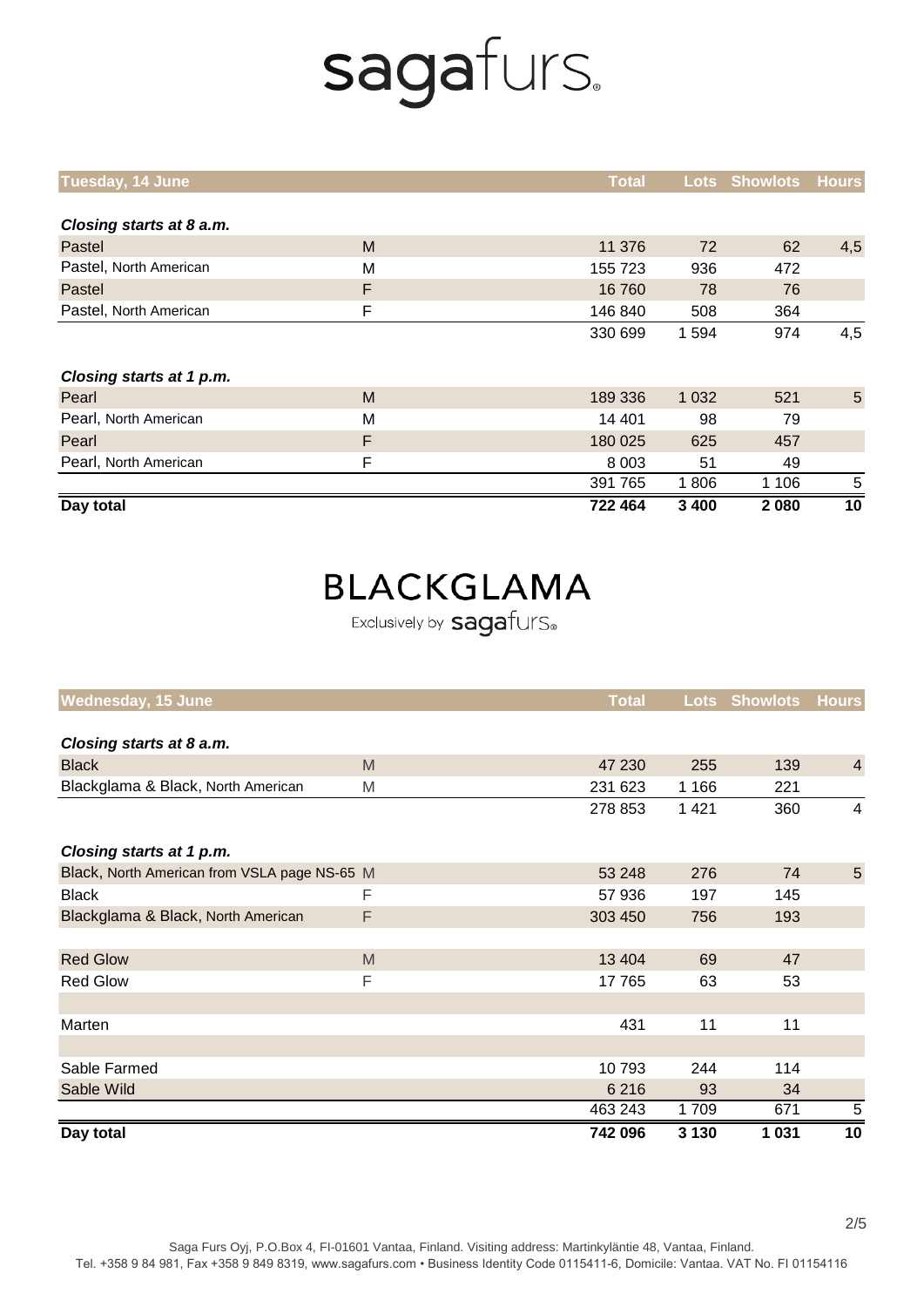| Thursday, 16 June         |   | <b>Total</b> |         | Lots Showlots Hours |                |
|---------------------------|---|--------------|---------|---------------------|----------------|
|                           |   |              |         |                     |                |
| Closing starts at 8 a.m.  |   |              |         |                     |                |
| Brown, until page MV40-30 | M | 270 063      | 1 4 9 5 | 481                 | $\overline{4}$ |
|                           |   | 270 063      | 1495    | 481                 | $\overline{4}$ |
|                           |   |              |         |                     |                |
| Closing starts at 1 p.m.  |   |              |         |                     |                |
| Brown, from page MV40-31  | M | 329 922      | 1655    | 267                 | 4,5            |
|                           |   | 329 922      | 1 655   | 267                 | 4,5            |
| Day total                 |   | 599 985      | 3 150   | 748                 | 9,5            |

| Friday, 17 June          |   | <b>Total</b> |         | <b>Lots Showlots</b> | <b>Hours</b> |
|--------------------------|---|--------------|---------|----------------------|--------------|
|                          |   |              |         |                      |              |
| Closing starts at 8 a.m. |   |              |         |                      |              |
| <b>Brown</b>             | F | 599 918      | 1 5 4 1 | 502                  | 4,5          |
|                          |   | 599 918      | 1 541   | 502                  | 4,5          |
|                          |   |              |         |                      |              |
| Closing starts at 1 p.m. |   |              |         |                      |              |
| Mahogany                 | M | 69 871       | 389     | 196                  | $\sqrt{5}$   |
| Mahogany, North American | M | 31 797       | 181     | 123                  |              |
|                          |   |              |         |                      |              |
| Mahogany                 | F | 84 870       | 265     | 171                  |              |
| Mahogany, North American | F | 33 934       | 127     | 110                  |              |
|                          |   |              |         |                      |              |
| Palomino                 | M | 142 976      | 815     | 467                  |              |
| Palomino, North American | M | 566          | 7       | 7                    |              |
|                          |   | 364 014      | 1784    | 1 0 7 4              | 5            |
| Day total                |   | 963 932      | 3 3 2 5 | 1576                 | 10           |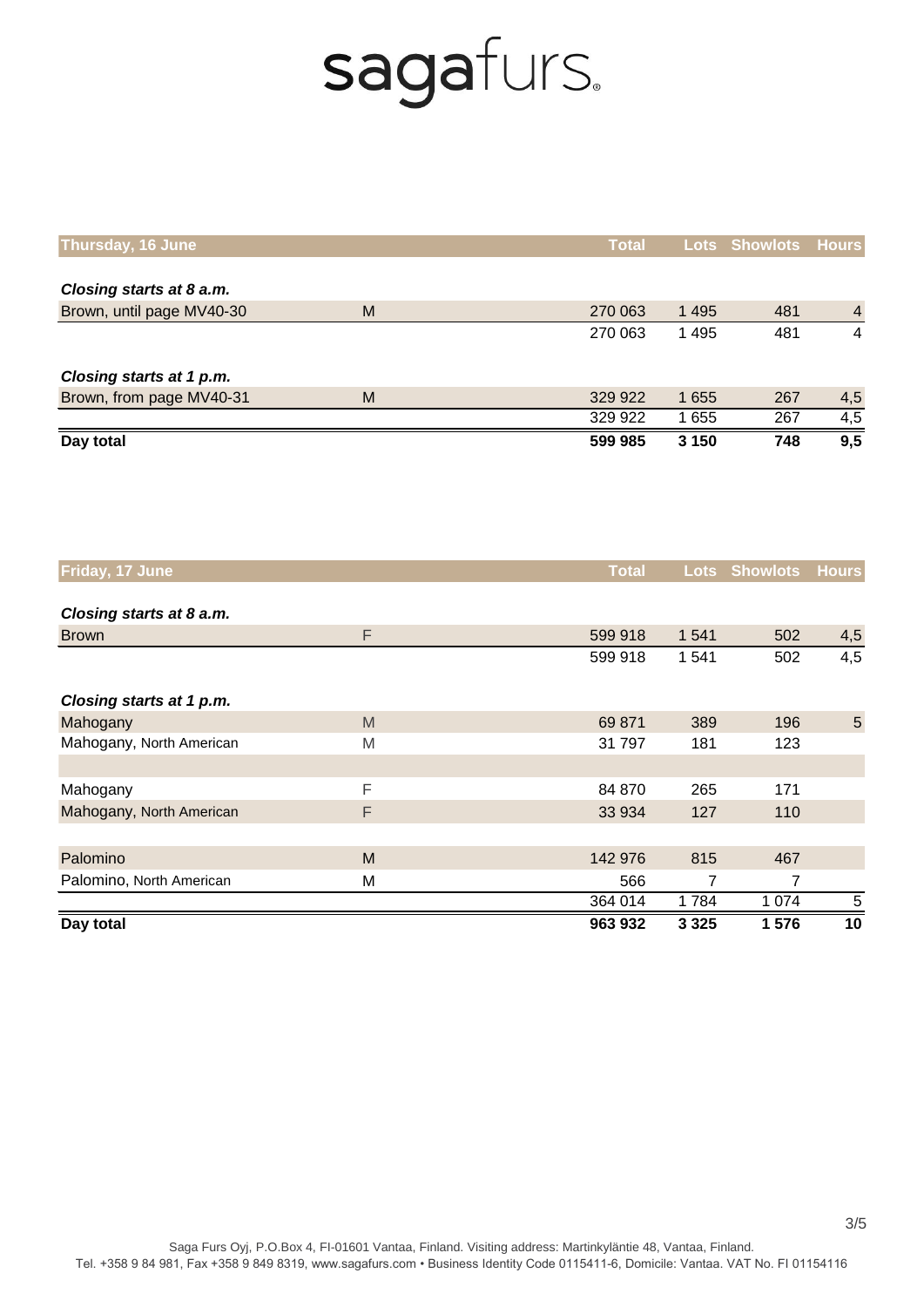| <b>Saturday, 18 June</b>          |   | <b>Total</b> |         | <b>Lots Showlots Hours</b> |                |
|-----------------------------------|---|--------------|---------|----------------------------|----------------|
|                                   |   |              |         |                            |                |
| Closing starts at 8 a.m.          |   |              |         |                            |                |
| Palomino                          | F | 150 599      | 559     | 433                        | $\overline{4}$ |
| Palomino, North American          | F | 892          | 7       | 7                          |                |
|                                   |   |              |         |                            |                |
| Silverblue, until Classic size 30 | M | 137 237      | 811     | 309                        |                |
|                                   |   | 288728       | 1 377   | 749                        | 4              |
|                                   |   |              |         |                            |                |
| Closing starts at 1 p.m.          |   |              |         |                            |                |
| Silverblue, from Classic size 20  | M | 256 763      | 1 3 5 7 | 557                        | $\overline{4}$ |
| Silverblue, North American        | M | 6 3 3 3      | 39      | 20                         |                |
|                                   |   | 263 096      | 1 3 9 6 | 577                        | 4              |
| Day total                         |   | 551 824      | 2 7 7 3 | 1 3 2 6                    | 9              |

| Sunday, 19 June          |   | <b>Total</b> | <b>Lots</b> | <b>Showlots</b> | <b>Hours</b>            |
|--------------------------|---|--------------|-------------|-----------------|-------------------------|
|                          |   |              |             |                 |                         |
| Closing starts at 8 a.m. |   |              |             |                 |                         |
| Silverblue               | F | 399 785      | 1 2 2 0     | 690             | $\overline{4}$          |
|                          |   |              |             |                 |                         |
| <b>Black Cross</b>       | M | 45 318       | 308         | 252             |                         |
|                          |   | 445 103      | 1 5 2 8     | 942             | $\overline{\mathbf{4}}$ |
|                          |   |              |             |                 |                         |
| Closing starts at 1 p.m. |   |              |             |                 |                         |
| <b>Black Cross</b>       | F | 66 131       | 304         | 277             | $\mathfrak{S}$          |
|                          |   |              |             |                 |                         |
| <b>Silver Cross</b>      | M | 32727        | 185         | 92              |                         |
| <b>Silver Cross</b>      | F | 65 613       | 212         | 145             |                         |
|                          |   |              |             |                 |                         |
| Sapphire Cross           | M | 4 4 7 5      | 37          | 34              |                         |
| <b>Sapphire Cross</b>    | F | 5765         | 40          | 39              |                         |
|                          |   |              |             |                 |                         |
| Palomino Cross           | M | 12 696       | 101         | 89              |                         |
| Palomino Cross           | F | 15918        | 83          | 78              |                         |
|                          |   |              |             |                 |                         |
| <b>Pearl Cross</b>       | M | 6462         | 59          | 57              |                         |
| <b>Pearl Cross</b>       | F | 8838         | 60          | 59              |                         |
|                          |   | 218 625      | 1 0 8 1     | 870             | $\sqrt{3}$              |
| Day total                |   | 663728       | 2 609       | 1812            | $\overline{\mathbf{8}}$ |